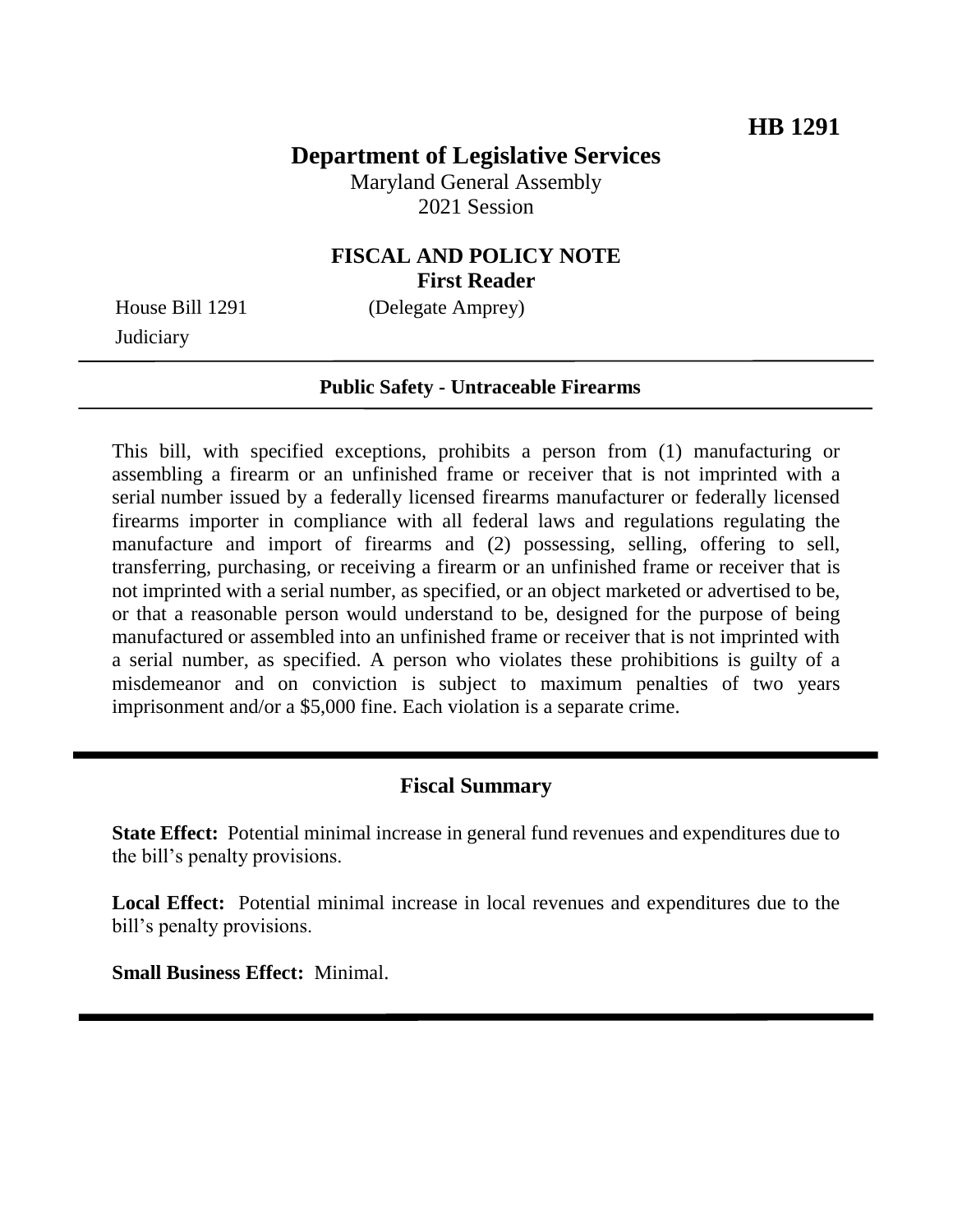## **Analysis**

**Bill Summary:** The bill does not apply to (1) a firearm that was manufactured before 1968, has been rendered permanently inoperable, or is being transferred or surrendered to a law enforcement agency or (2) sales, offers to sell, transfers, delivery, or possession of any firearm or unfinished frame or receiver between federally licensed firearms manufacturers, federally licensed firearms importers, or federally licensed firearms dealers.

"Manufacture or assemble" means to (1) fabricate or construct a firearm or an unfinished frame or receiver or (2) fit together the component parts of a firearm or an unfinished frame or receiver to construct a firearm or an unfinished frame or receiver.

"Unfinished frame or receiver" means a frame or receiver of a firearm whose fire-control cavity is completely solid and unmachined and which may be readily made into a functional frame or receiver of a firearm through milling, drilling, filing, molding, or other means. "Unfinished frame or receiver" includes any other object, part, or combination of parts that is not a functional frame or receiver but is designed or intended to be used for that purpose and can be readily made into a functional frame or receiver of a firearm.

**Current Law:** Generally, State law prohibits a person from manufacturing for distribution or sale a handgun that is not included on the handgun roster in the State. However, law enforcement may not be aware of firearms manufactured within a person's home for personal use until the firearm is used or transferred. The federal Undetectable Firearms Act prohibits a person from manufacturing, importing, selling, shipping, delivering, possessing, transferring, or receiving any firearm that is not as detectable by a walk-through metal detection as a security exemplar containing 3.7 ounces of steel, or any firearm with major components that do not generate an accurate image before standard airport imaging technology. The federal prohibition was first enacted in 1988 and was renewed for 10 years in December 2013.

# **Additional Information**

**Prior Introductions:** None.

**Designated Cross File:** None.

**Information Source(s):** Harford, Montgomery, Talbot and Wicomico counties; Maryland State Commission on Criminal Sentencing Policy; Judiciary (Administrative Office of the Courts); Office of the Public Defender; Department of Public Safety and Correctional Services; Department of State Police; Department of Legislative Services

HB 1291/ Page 2